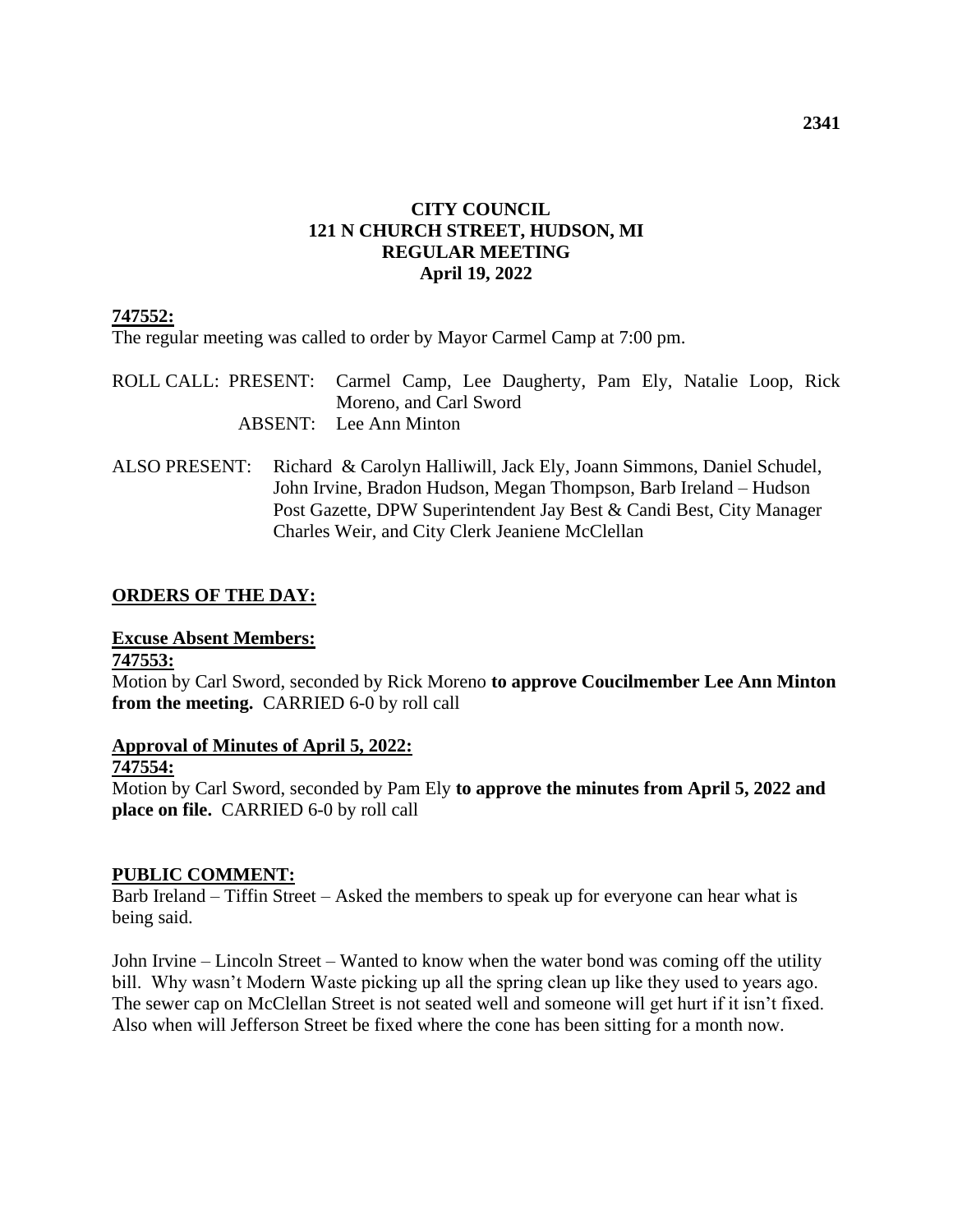# **NEW BUSINESS:**

### **Appoint Brian Comiskey to the DDA:**

Brian Comiskey has requested to be appointed to 3-year term on the Downtown Development Authority that expires in October 2025.

He meets all the requirements to be appointed to the Downtown Development Authority. **747555:**

Motion by Natalie Loop, seconded by Carl Sword **appoint Brian Comiskey to the Downtown Development Authority to 3-year term expiring in October 2025.** CARRIED 6-0 by roll call vote.

### **Approve: Board of Review Compensation:**

Per Section 9.6 the Council shall fix the compensation of the members of the Board of Review.

The Board meets once in July, once in December, early March and two days the last week in March.

The staff remembers the board would be paid \$50 per meeting. Before the Renius's became our Assessor the Board would have met three days in the last week of March. The total amount per member was \$300 for the year. But in the past several years, it has been \$50 in July, \$50 in December and \$300 in March. Since we have conflicting accounts on what is suppose to be paid, the staff is asking Council for clarification.

*Council members asked for City Manager to bring back to them after he gets other cities Board of Review Compensations. No Vote taken.*

### **Approve: Street Repairs for Water Main Breaks:**

There are streets and parking lots that need repair due to water main breaks. The repair locations are on Wilcox Street, M34 & Munson Highway, Hudson Community Center parking lot, and Dr. Schmidt's parking lot on Cross Street.

DPW Superintendent Jay Best has obtain three bids from three asphalt contractors to repair these locations.

| <b>Belson Asphalt</b>          | \$14,923.00 (\$6,413.00) without Wilcox St Patch |
|--------------------------------|--------------------------------------------------|
| K & B Asphalt Sealcoating Inc. | \$14,140.00 (5,740.00) without Wilcox St Patch   |
| RDK'S Asphalt & Sealcoating    | \$19,100 (8,700.00) without Wilcox St Patch      |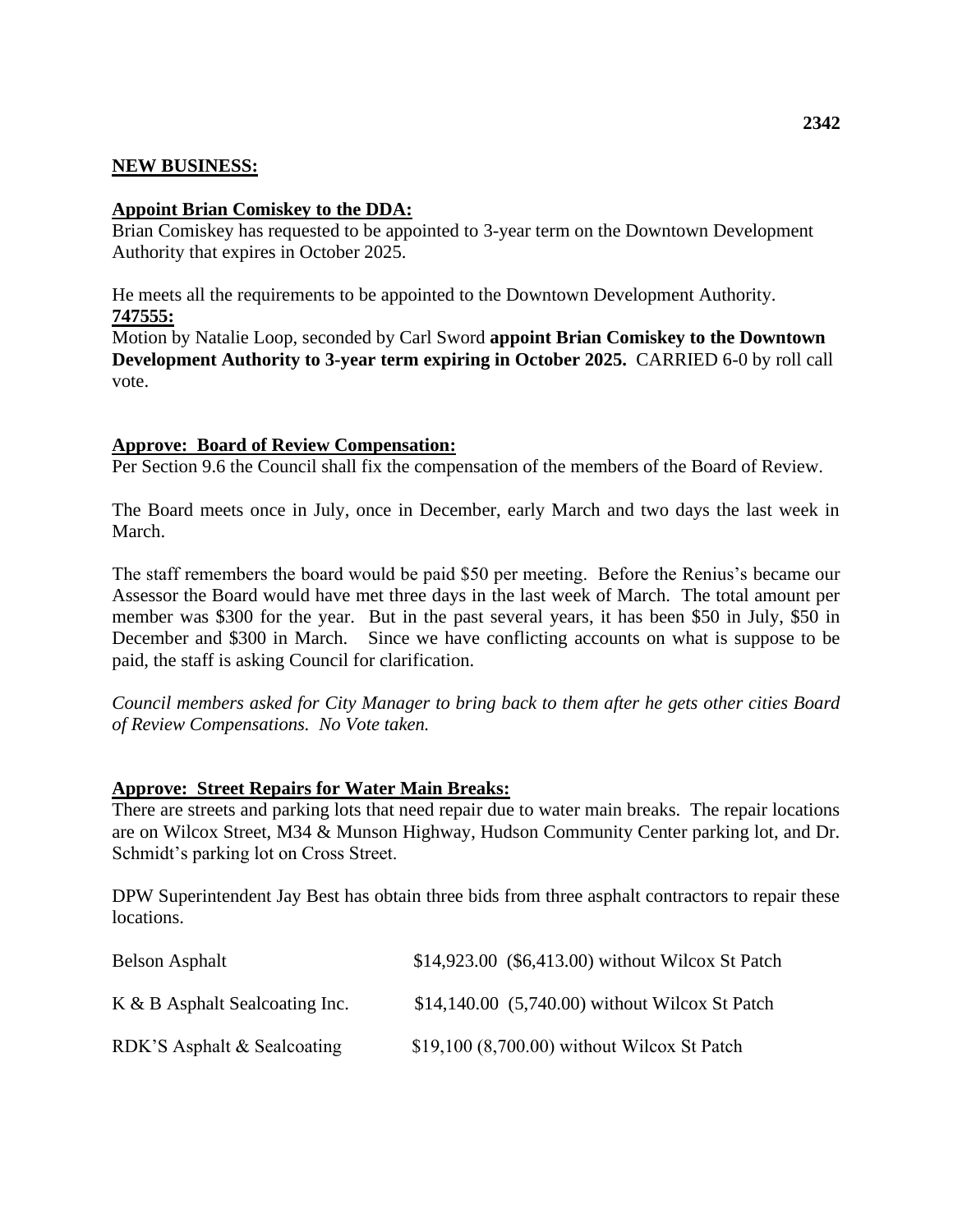# **747556:**

Motion by Carl Sword, seconded by Pam Ely **approve K & B Asphalt Sealcoating Inc. to do the street repairs in the amount of \$14,140.00 and this will come out of the Local and Major Street funds.** CARRIED 6-0 by roll call vote.

# **Confirm: Appointment of City Treasurer:**

Due to Treasurer Brandon Hudson and Deputy Treasurer Mike Sessions moving on with advancements in their careers, the city will need to hire a new Treasurer.

City Manager Charles Weir received an application and resume from Megan Thompson of Morenci. Megan's application and resume indicate that she is qualified for the position and has experience in municipal government and finances. Megan is currently the Treasurer and Deputy Clerk with the City of Morenci.

Mr Weir had two interviews with Megan, conducted a background check, and spoke with references she has identified and have concluded that Megan would be a good fit with the City of Hudson. He offered the position to Megan, and she has accepted. Once Council confirms the appointment, Megan will start with the City on May 2, 2022.

# **747557:**

Motion by Natalie Loop, seconded by Rick Moreno **Confirm the appointment of Megan Thompson as City Treasurer.** CARRIED 6-0 by roll call vote.

# **Review and discuss the Draft Fiscal Year 2022-2023 budget:**

The initial draft budget for the upcoming 2022-23 fiscal year has been provided with the Council packet.

City Staff will discuss the proposed budget with Council at the April 19th Council meeting. We expect to provide a final budget at the May  $17<sup>th</sup>$  Council meeting, with the public hearing and budget adoption proposed for May 17<sup>th</sup>.

# **Approve: Set Public Hearing Date for the 2022-2023 Fiscal Year Budget:**

The City needs to set a Public Hearing date for the adoption of the FY 2022/23 City Budget and the Truth In Taxation setting of the City Millage rate.

Mr Weir has recommended to set the Public Hearing for Tuesday May 17, 2022 **747558:**

Motion by Carl Sword, seconded by Rick Moreno **set the Public Hearing for adoption of the FY 2022/23 City Budget and the Truth in Taxation setting of the City Millage rate for Tuesday, May 17, 2022.** CARRIED 6-0 by roll call vote.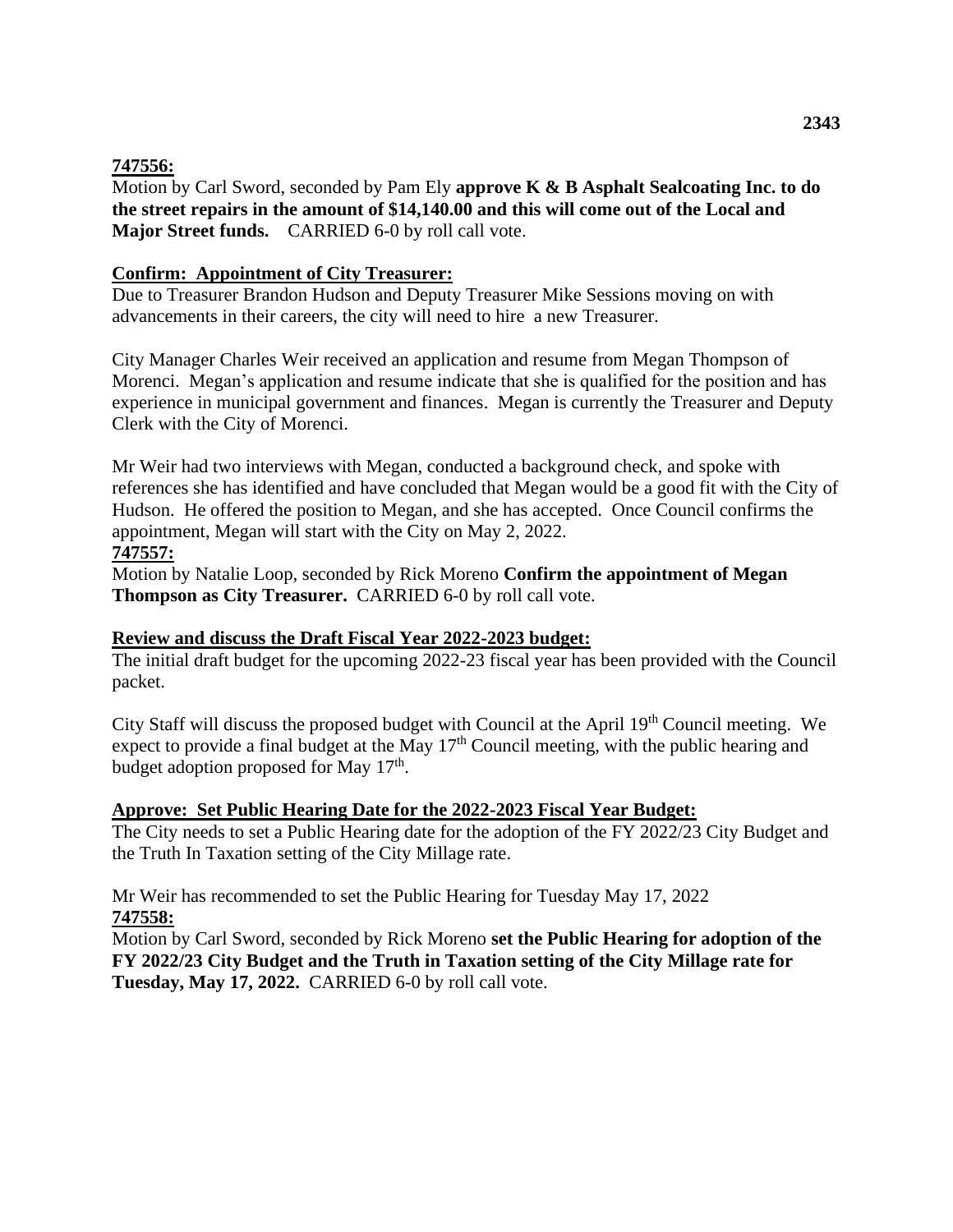# **UNFINISHED BUSINESS:**

# **Bills:**

# Bills to Council April 19, 2022

| <b>Bills to be Approved</b>        |             |                                                              |
|------------------------------------|-------------|--------------------------------------------------------------|
| <b>Metal Methods Manufacturing</b> | \$11,000.00 | 2 Custom Stainless Steel Cabinet for the Lift Stations       |
| Jones & Henry Engineers LTD        | \$2,747.04  | DWAM Grant Implementation Service through February 28, 2022  |
| Lenawee County Treasurer           | \$1,150.50  | January - March 2022 ordinance fines                         |
| Total                              | \$14,897.54 |                                                              |
| <b>Bills to be Confirmed</b>       |             |                                                              |
| <b>Briner Oil Company</b>          | \$1,069.72  | 125 gallons of diesel @ \$3.76 188.0 gallons of gas @ \$3.19 |
| <b>Consumers Energy</b>            | \$1,659.77  | April 2022 statement Street Lights                           |
| <b>Consumers Energy</b>            | \$1,508.23  | April 2022 statement LED Lights                              |
| <b>Consumers Energy</b>            | \$2,553.40  | April 2022 statement WTP                                     |
| <b>Consumers Energy</b>            | \$3,195.99  | April 2022 statement WWTP                                    |
| Adadtec                            | \$1,154.50  | Ambulance - Software for Scheduling April - October 2022     |
| Total                              | \$11,141.61 |                                                              |

### **747559:**

Motion by Carl Sword, seconded by Natalie Loop **to pay the bills.** CARRIED 6-0 by roll call vote

# **Account Balances & Check Register:**

# **Account Balances:**

| General Fund               | \$107,418.67             |
|----------------------------|--------------------------|
| <b>Cemetery Trust Fund</b> | 2,262.45<br>$\mathbb{S}$ |
| Major Street Fund          | \$115,842.51             |
| <b>Local Street Fund</b>   | \$96,500.27              |
| Fire Department Fund       | \$32,840.98              |
| <b>Recreation Fund</b>     | \$6,018.40               |
| <b>Cemetery Foundation</b> | \$26,689.56              |
| Ambulance                  | \$64,417.07              |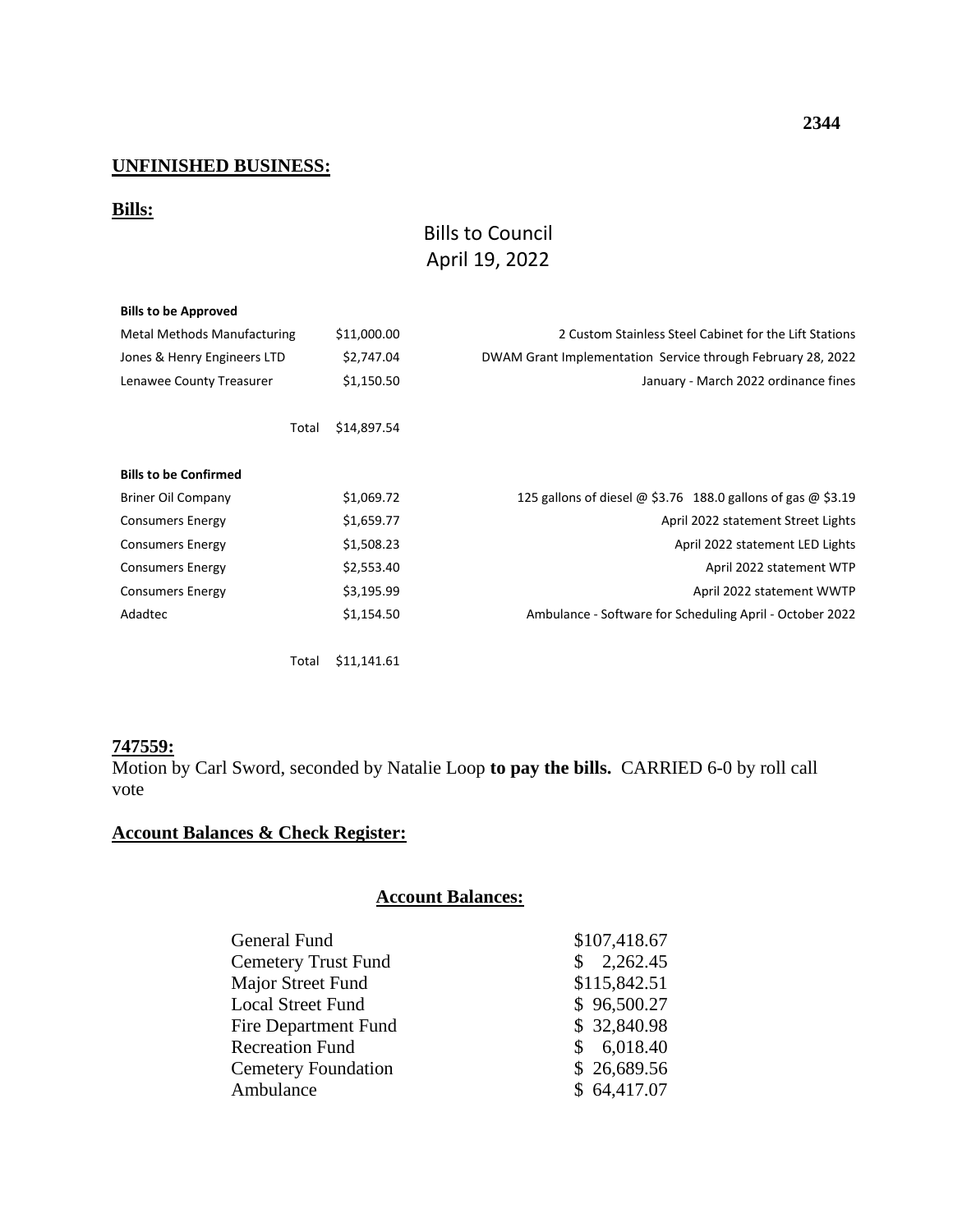| \$22,891.73                |
|----------------------------|
| \$57,662.33                |
| \$<br>(65.43)              |
| \$<br>0.00                 |
| \$41,658.36                |
| $\mathbb{S}^-$<br>9,899.58 |
| \$14,145.01                |
| \$<br>0.00                 |
| \$225,467.56               |
| \$<br>2,565.98             |
| \$27,903.49                |
| \$211,473.64               |
| \$<br>0.00                 |
| \$68,476.79                |
| \$21,348.04                |
|                            |

### **747560:**

Motion by Rick Moreno, seconded by Carl Sword **to accept the Account Balances & Check Register and place on file.** CARRIED 6-0 by roll call vote

#### **Revenue Expenditure Report:**

#### **747561:**

Motion by Carl Sword, seconded by Rick Moreno **to accept the Revenue Expenditure Report and place on file.** CARRIED 6-0 by roll call vote

#### **Department Head Reports:**

#### **747562:**

Motion by Carl Sword, seconded by Rick Moreno **to accept the Department Head Reports and place on file.** CARRIED 6-0 by roll call vote

### **MANAGER'S REPORT:**

- Mr. Weir received and application and resume from Megan Thompson of Morenci. After two interviews and a background check, he believes Megan would be a good fit for the City of Hudson. He has offered the Treasurer's position to Megan, and she has accepted. Megan is currently the City Treasurer in Morenci and is the Deputy Clerk as well. Megan is also a member of the Michigan Municipal Treasurers Association. Megan will be at the Council meeting to introduce herself to Council and the public.
- Chief Keck has hired a new full-time officer, Dustin Reckner. Dustin was a lieutenant at the Lenawee County Sheriff Department. Officer Shawn Sandy has been promoted to the rank of Sergeant.
- The State Treasury has approved the City's Deficit Elimination Plan going forward.